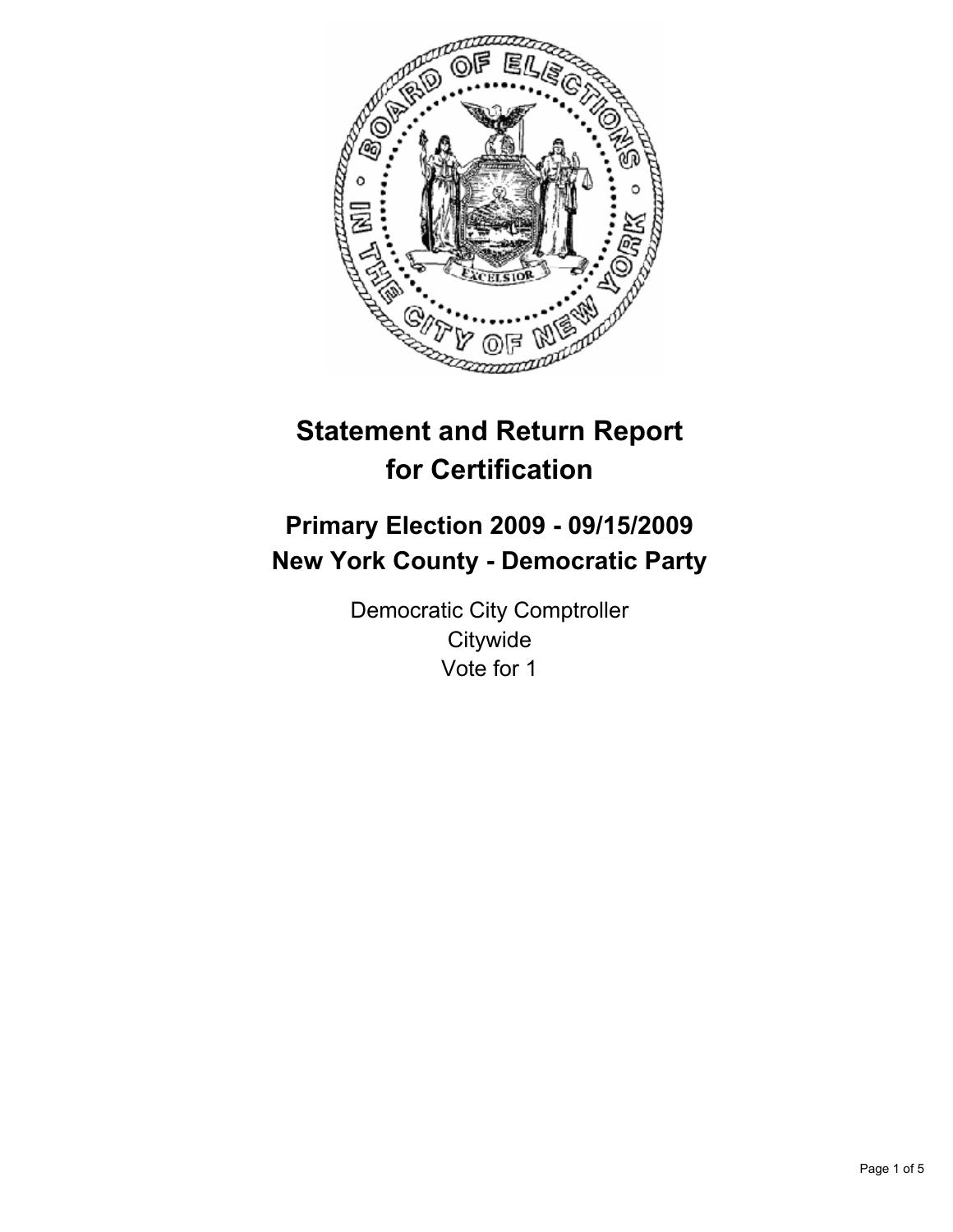

## **Assembly District 64**

| <b>Total Votes</b>        | 9.784 |
|---------------------------|-------|
| SALIM EJAZ (WRITE-IN)     | 2     |
| RANDI HARRISON (WRITE-IN) | 2     |
| <b>DAVID YASSKY</b>       | 2,290 |
| DAVID I WEPRIN            | 744   |
| <b>JOHN C LIU</b>         | 5,287 |
| <b>MELINDA KATZ</b>       | 1,459 |
| <b>AFFIDAVIT</b>          | 159   |
| ABSENTEE/MILITARY         | 149   |
| <b>EMERGENCY</b>          | 35    |

## **Assembly District 65**

| <b>EMERGENCY</b>    | 24    |
|---------------------|-------|
| ABSENTEE/MILITARY   | 245   |
| AFFIDAVIT           | 62    |
| <b>MELINDA KATZ</b> | 1,731 |
| JOHN C LIU          | 1,564 |
| DAVID I WEPRIN      | 638   |
| DAVID YASSKY        | 3,744 |
| <b>Total Votes</b>  | 7.677 |

#### **Assembly District 66**

| <b>EMERGENCY</b>    | 92     |
|---------------------|--------|
| ABSENTEE/MILITARY   | 274    |
| AFFIDAVIT           | 74     |
| <b>MELINDA KATZ</b> | 1,912  |
| JOHN C LIU          | 3,146  |
| DAVID I WEPRIN      | 751    |
| <b>DAVID YASSKY</b> | 5,384  |
| <b>Total Votes</b>  | 11.193 |

#### **Assembly District 67**

| <b>EMERGENCY</b>   | 138    |
|--------------------|--------|
| ABSENTEE/MILITARY  | 295    |
| AFFIDAVIT          | 122    |
| MELINDA KATZ       | 2,218  |
| JOHN C LIU         | 2,653  |
| DAVID I WEPRIN     | 1,025  |
| DAVID YASSKY       | 7,097  |
| <b>Total Votes</b> | 12,993 |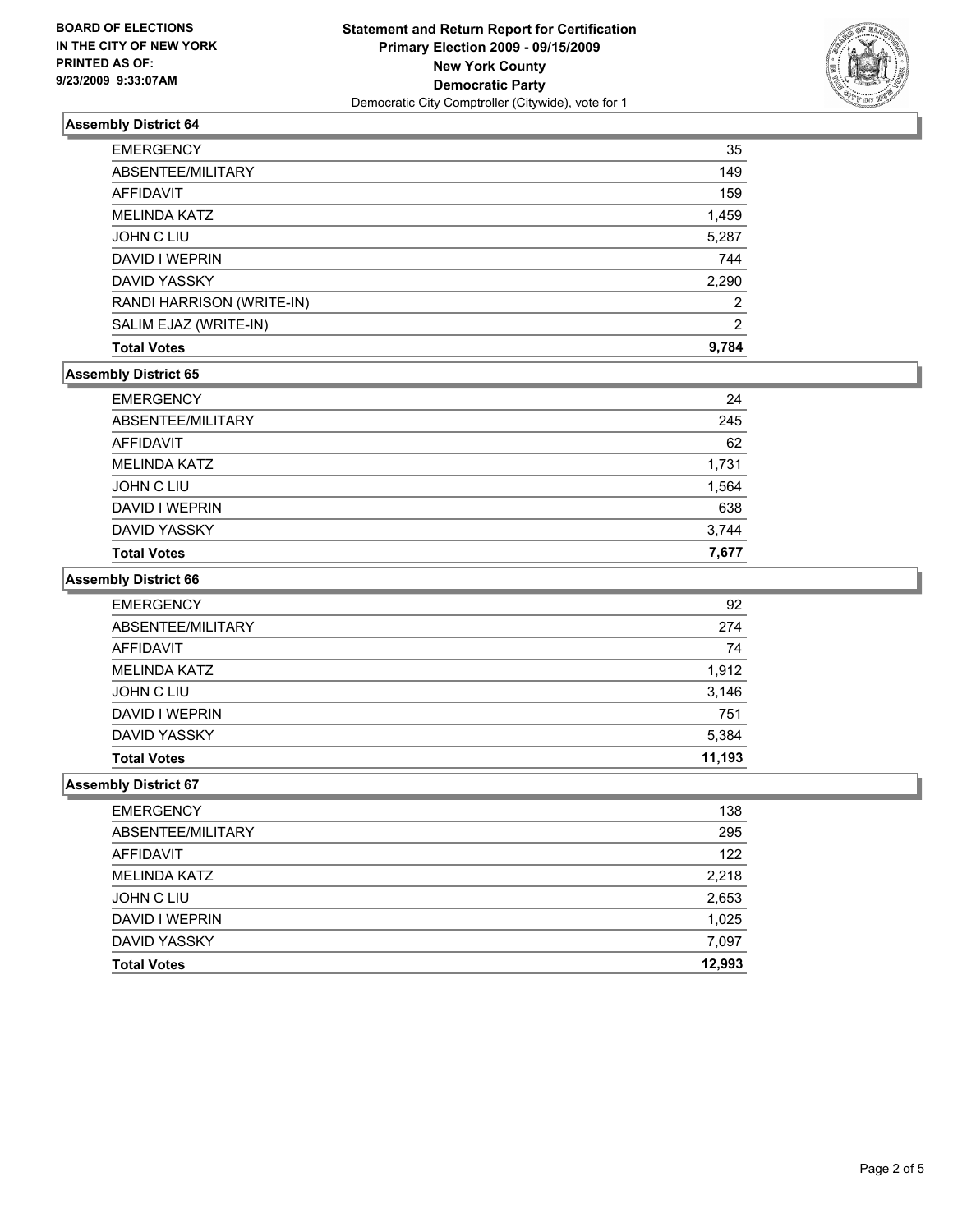

## **Assembly District 68**

| <b>EMERGENCY</b>    | 21    |
|---------------------|-------|
| ABSENTEE/MILITARY   | 211   |
| AFFIDAVIT           | 113   |
| <b>MELINDA KATZ</b> | 1,823 |
| JOHN C LIU          | 2,983 |
| DAVID I WEPRIN      | 599   |
| DAVID YASSKY        | 1,669 |
| <b>Total Votes</b>  | 7.074 |

#### **Assembly District 69**

| <b>EMERGENCY</b>                | 267    |
|---------------------------------|--------|
| ABSENTEE/MILITARY               | 303    |
| AFFIDAVIT                       | 160    |
| <b>MELINDA KATZ</b>             | 2,152  |
| JOHN C LIU                      | 4,145  |
| DAVID I WEPRIN                  | 920    |
| <b>DAVID YASSKY</b>             | 5,472  |
| <b>GEORGE PATAKI (WRITE-IN)</b> |        |
| SALIM EJAZ (WRITE-IN)           |        |
| <b>Total Votes</b>              | 12.691 |

#### **Assembly District 70**

| <b>EMERGENCY</b>    | 10    |
|---------------------|-------|
| ABSENTEE/MILITARY   | 260   |
| AFFIDAVIT           | 158   |
| <b>MELINDA KATZ</b> | 1,838 |
| JOHN C LIU          | 4,616 |
| DAVID I WEPRIN      | 723   |
| DAVID YASSKY        | 1,746 |
| <b>Total Votes</b>  | 8.923 |

### **Assembly District 71**

| <b>EMERGENCY</b>           | 2     |
|----------------------------|-------|
| ABSENTEE/MILITARY          | 213   |
| <b>AFFIDAVIT</b>           | 126   |
| <b>MELINDA KATZ</b>        | 1,677 |
| <b>JOHN C LIU</b>          | 3,372 |
| <b>DAVID I WEPRIN</b>      | 876   |
| <b>DAVID YASSKY</b>        | 2,310 |
| DANIG RODRIGUES (WRITE-IN) |       |
| DANNY RODRIGUES (WRITE-IN) |       |
| DAVID YASSKY (WRITE-IN)    |       |
| SALIN EJAZ (WRITE-IN)      |       |
| <b>Total Votes</b>         | 8,239 |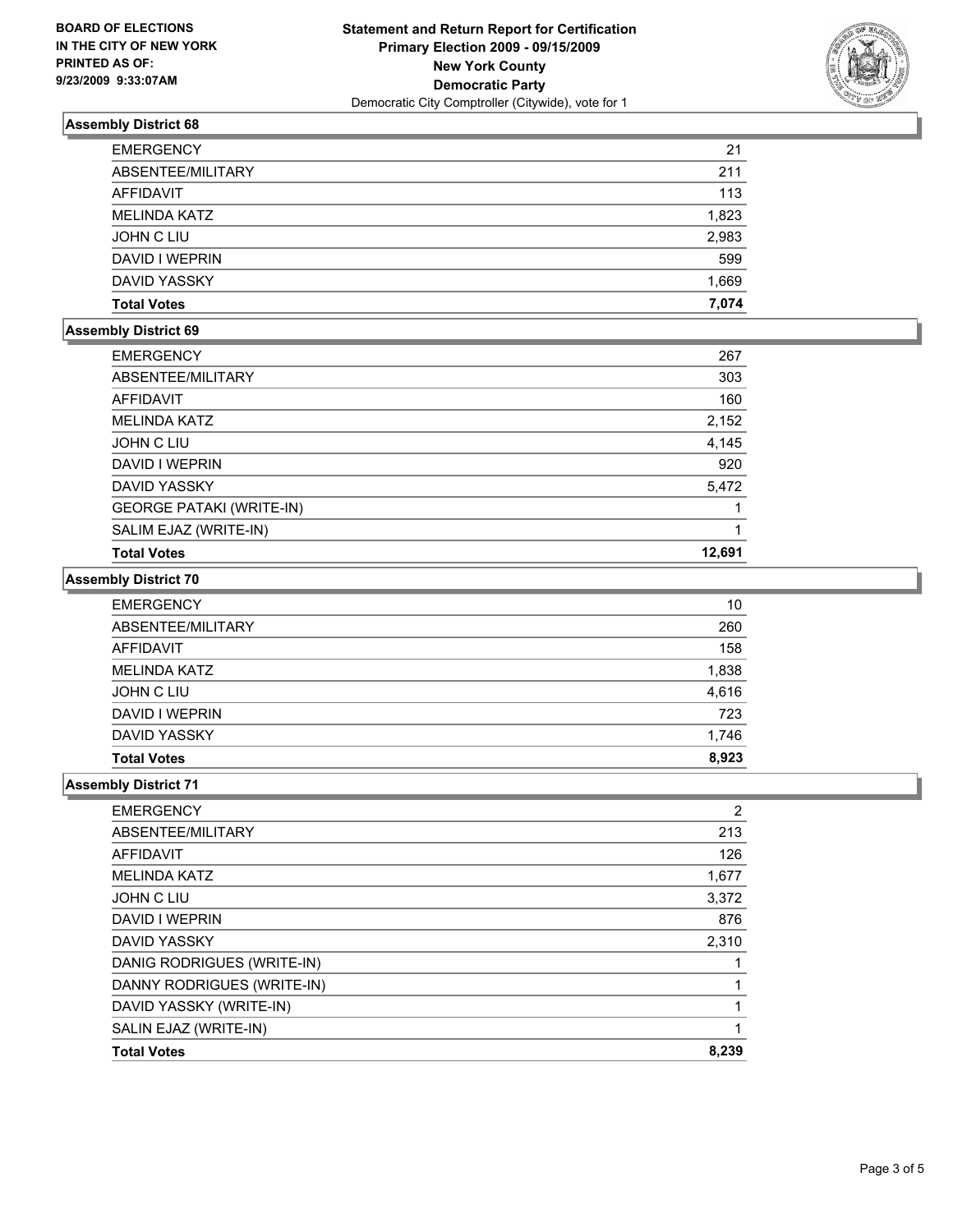

# **Assembly District 72**

| <b>EMERGENCY</b>    | 15    |
|---------------------|-------|
| ABSENTEE/MILITARY   | 65    |
| AFFIDAVIT           | 108   |
| <b>MELINDA KATZ</b> | 1,084 |
| JOHN C LIU          | 1,944 |
| DAVID I WEPRIN      | 580   |
| DAVID YASSKY        | 1,533 |
| <b>Total Votes</b>  | 5.141 |

# **Assembly District 73**

| <b>EMERGENCY</b>    | 71    |
|---------------------|-------|
| ABSENTEE/MILITARY   | 250   |
| AFFIDAVIT           | 47    |
| <b>MELINDA KATZ</b> | 1,705 |
| <b>JOHN C LIU</b>   | 1,340 |
| DAVID I WEPRIN      | 648   |
| <b>DAVID YASSKY</b> | 4,664 |
| <b>Total Votes</b>  | 8,357 |

# **Assembly District 74**

| <b>EMERGENCY</b>                | 91    |
|---------------------------------|-------|
| ABSENTEE/MILITARY               | 202   |
| AFFIDAVIT                       | 78    |
| <b>MELINDA KATZ</b>             | 1,751 |
| JOHN C LIU                      | 3,067 |
| DAVID I WEPRIN                  | 818   |
| DAVID YASSKY                    | 3,809 |
| <b>GARY BRANDWAY (WRITE-IN)</b> |       |
| SALIM EJAZ (WRITE-IN)           | 2     |
| <b>Total Votes</b>              | 9,448 |

#### **Assembly District 75**

| <b>Total Votes</b>         | 9,757 |
|----------------------------|-------|
| CHRISTINE QUINN (WRITE-IN) |       |
| <b>DAVID YASSKY</b>        | 4,554 |
| DAVID I WEPRIN             | 901   |
| JOHN C LIU                 | 2,508 |
| <b>MELINDA KATZ</b>        | 1,793 |
| AFFIDAVIT                  | 130   |
| ABSENTEE/MILITARY          | 254   |
| <b>EMERGENCY</b>           | 119   |